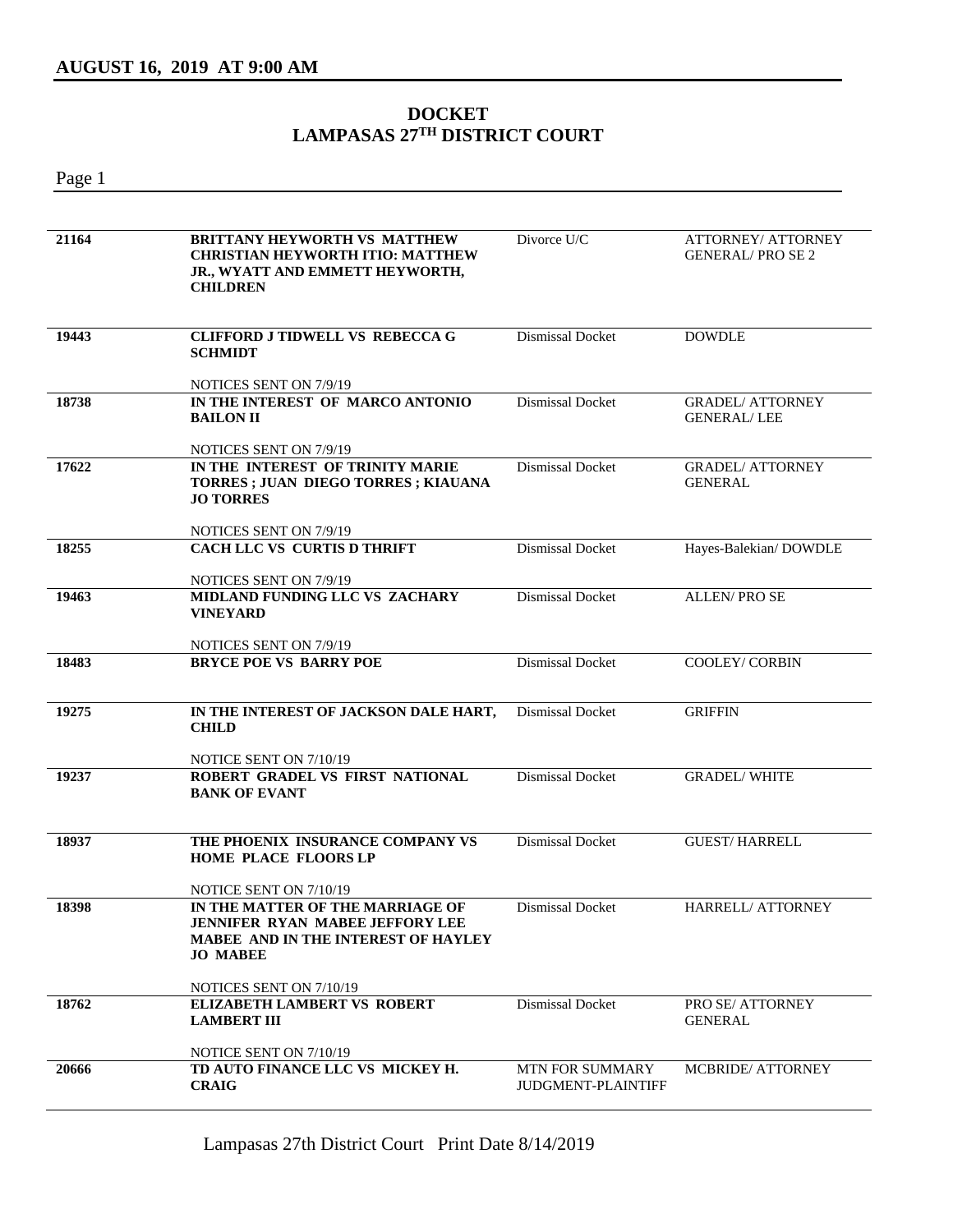## **DOCKET LAMPASAS 27TH DISTRICT COURT**

Page 2

|       | APPROX 30 MINUTES                                                                                                                                                         |                          |                                        |
|-------|---------------------------------------------------------------------------------------------------------------------------------------------------------------------------|--------------------------|----------------------------------------|
| 21327 | EMILY SUE SALAZAR VS ANTHONY JOEL<br><b>SALAZAR</b>                                                                                                                       | <b>Final Hearing</b>     | PRO SE                                 |
|       | <b>FOR DIVORCE</b>                                                                                                                                                        |                          |                                        |
| 251   | IN THE INTEREST OF ANASTACIA MARIE<br>CAGLE AND TRISTAN JOEL CAGLE.<br><b>CHILDREN PETITIONER: LEANNE CANCEL</b><br>AND JAVIER CANCEL RESPONDENT:<br><b>CHARLES CAGLE</b> | <b>Final Hearing</b>     |                                        |
|       | <b>ADOPTION-15 MINS</b>                                                                                                                                                   |                          |                                        |
| 20765 | <b>CHRISTINA MARIE WEEKS VS JAMES</b><br><b>DAVID WEEKS</b>                                                                                                               | Final Hearing            | PRICE/ STERMER/ Price                  |
|       | UNCONTESTED DIVORCE                                                                                                                                                       |                          |                                        |
| 21389 | LORENA CARYN REYNA VS PAULINO<br><b>ANTHONY REYNA AND ITIO MATTHEW</b><br>PAUL REYNA                                                                                      | Divorce Contested        | PRO SE                                 |
| 20431 | APPROX. 1 HOUR                                                                                                                                                            |                          |                                        |
|       | MARK RICHMOND MCKNIGHT VS CHERI<br><b>SCHAFER MCKNIGHT</b>                                                                                                                | Divorce Final Hearing    | <b>BROWN/ Brown III</b>                |
|       | <b>SIGN DECREE</b>                                                                                                                                                        |                          |                                        |
| 21406 | ANN B DUNKELBERGER VS                                                                                                                                                     | Hearing                  | PRO SE                                 |
| 21309 | STATE OF TEXAS VS 2008 CHEVROLET<br>TRUCK; TXLP KVL9041 & ALBERT MILES<br><b>AYALA-NICOLAU</b>                                                                            | Hearing                  | <b>GREENWOOD/MORRIS</b>                |
| 20934 | AMY NICOLE MANIS VS JOSEPH ALLEN<br><b>MANIS JR</b>                                                                                                                       | Prove Up                 | STERMER/ STERMER                       |
|       | <b>AGREED</b>                                                                                                                                                             |                          |                                        |
| 20979 | IN THE INTEREST OF ALEXA AND KAYCE<br><b>BROWN, CHILDREN PETITIONER: JEREMY</b><br><b>BROWN AND RESPONDENT CAITLIN SUE</b><br><b>FISHER</b>                               | Prove Up                 | <b>PORTER</b>                          |
| 20008 | IN THE INTEREST OF STEVEN JOE DILLARD,<br><b>A CHILD</b>                                                                                                                  | <b>Temporary Hearing</b> | <b>BARNHILL/</b><br>HEGINBOTHAM/MISTIC |
|       |                                                                                                                                                                           |                          |                                        |
| J-477 | <b>JUVENILE</b>                                                                                                                                                           | Hearing                  | <b>GREENWOOD/ PRICE</b>                |
|       | @ 1:30 PM ---DISPOSITION                                                                                                                                                  |                          |                                        |

Lampasas 27th District Court Print Date 8/14/2019